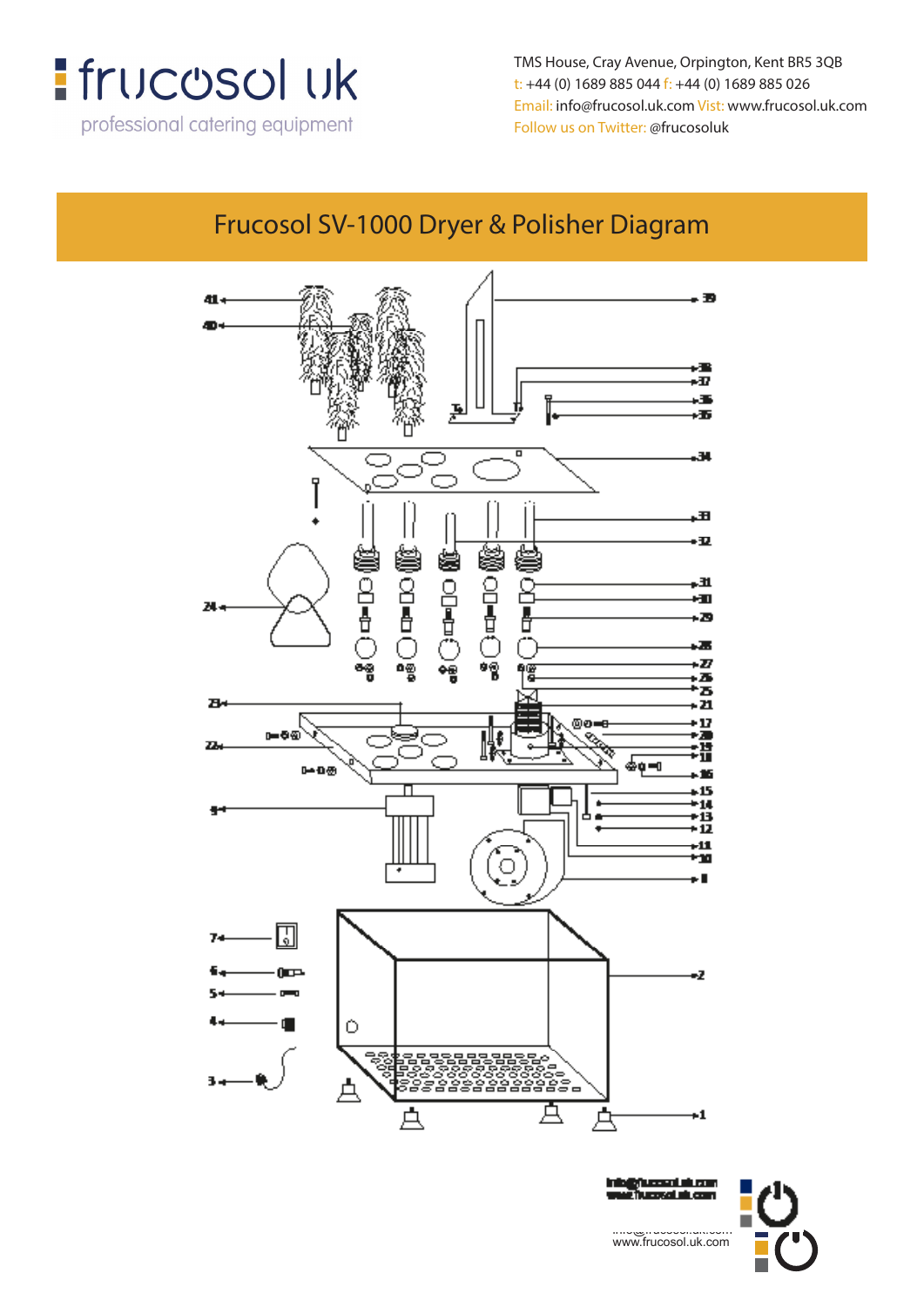## **:** frucosol uk

professional catering equipment

TMS House, Cray Avenue, Orpington, Kent BR5 3QB t: +44 (0) 1689 885 044 f: +44 (0) 1689 885 026 Email: info@frucosol.uk.com Vist: www.frucosol.uk.com Follow us on Twitter: @frucosoluk

## Frucosol SV-1000 Cutlery Dryer & Polisher Diagram

| <b>REF</b>  | <b>NO</b>      | Frucosol SH-3000 Cutlery Dryer & Polisher | Price      |
|-------------|----------------|-------------------------------------------|------------|
| sv1000-001  | $\mathbf{1}$   | Rubber foot                               | £13.20     |
| sv1000-002  | 2              | Lower cover                               | <b>POA</b> |
| sv1000-003  | 3              | Newwork cable                             | £26.40     |
| sv1000-004  | 4              | Network cable cover                       | £13.20     |
| sv1000-005  | 5              | Fuse                                      | £1.20      |
| sv1000-006  | 6              | Fuse holder                               | £6.60      |
| sv1000-007  | $\overline{7}$ | Switch                                    | £8.80      |
| sv1000-008  | 8              | Fan                                       | £132.00    |
| sv1000-008x |                | Fan X                                     | £132.00    |
| sv1000-009  | $\overline{9}$ | Motor                                     | £480.00    |
| sv1000-009x |                | Motor X                                   | £624.00    |
| sv1000-010  | 10             | Motor capacitor                           | £44.00     |
| sv1000-011  | 11             | Fan capacitor                             | £44.00     |
| sv1000-012  | 12             | Grower washer M4                          | £1.40      |
| sv1000-013  | 13             | Nut M4                                    | £1.40      |
| sv1000-014  | 14             | Washer M4                                 | £1.20      |
| sv1000-015  | 15             | Screw M4*25                               | £1.20      |
| sv1000-016  | 16             | Washer M5                                 | £1.20      |
| sv1000-017  | 17             | Screw M5*10                               | £1.20      |
| sv1000-018  | 18             | Nut M5                                    | £1.40      |
| sv1000-019  | 19             | Heating element cover                     | POA        |
| sv1000-020  | 20             | Junction box                              | <b>POA</b> |
| sv1000-021  | 21             | Heating element                           | £144.00    |
| sv1000-022  | 22             | Lower cover lid                           | POA        |
| sv1000-023  | 23             | Single channel pulley                     | £39.60     |
| sv1000-023x |                | Single channel pulley X                   | £39.60     |
| sv1000-023g |                | Rubber of pulley                          | £2.20      |
| sv1000-024  | 24             | Dragging belt                             | £52.80     |
| sv1000-024x |                | Dragging belt X                           | £52.80     |
| sv1000-025  | 25             | Washer M10                                | £1.20      |
| sv1000-026  | 26             | Grower washer M10                         | £1.40      |
| sv1000-027  | 27             | Nut M10                                   | £1.40      |
| sv1000-028  | 28             | Clip B                                    | £6.60      |
| sv1000-029  | 29             | Coiled rivet                              | £30.80     |
| sv1000-030  | 30             | Bearing                                   | £30.80     |
| sv1000-031  | 31             | Clip A                                    | £6.60      |
| sv1000-032  | 32             | Double channel pulley A                   | £52.80     |
| sv1000-032x |                | Double channel pulley AX                  | £52.80     |
| sv1000-033  | 33             | Double channel pulley B                   | £52.80     |
| sv1000-033x |                | Double channel pulley BX                  | £52.80     |
| sv1000-034  | 34             | Upper lid                                 | POA        |